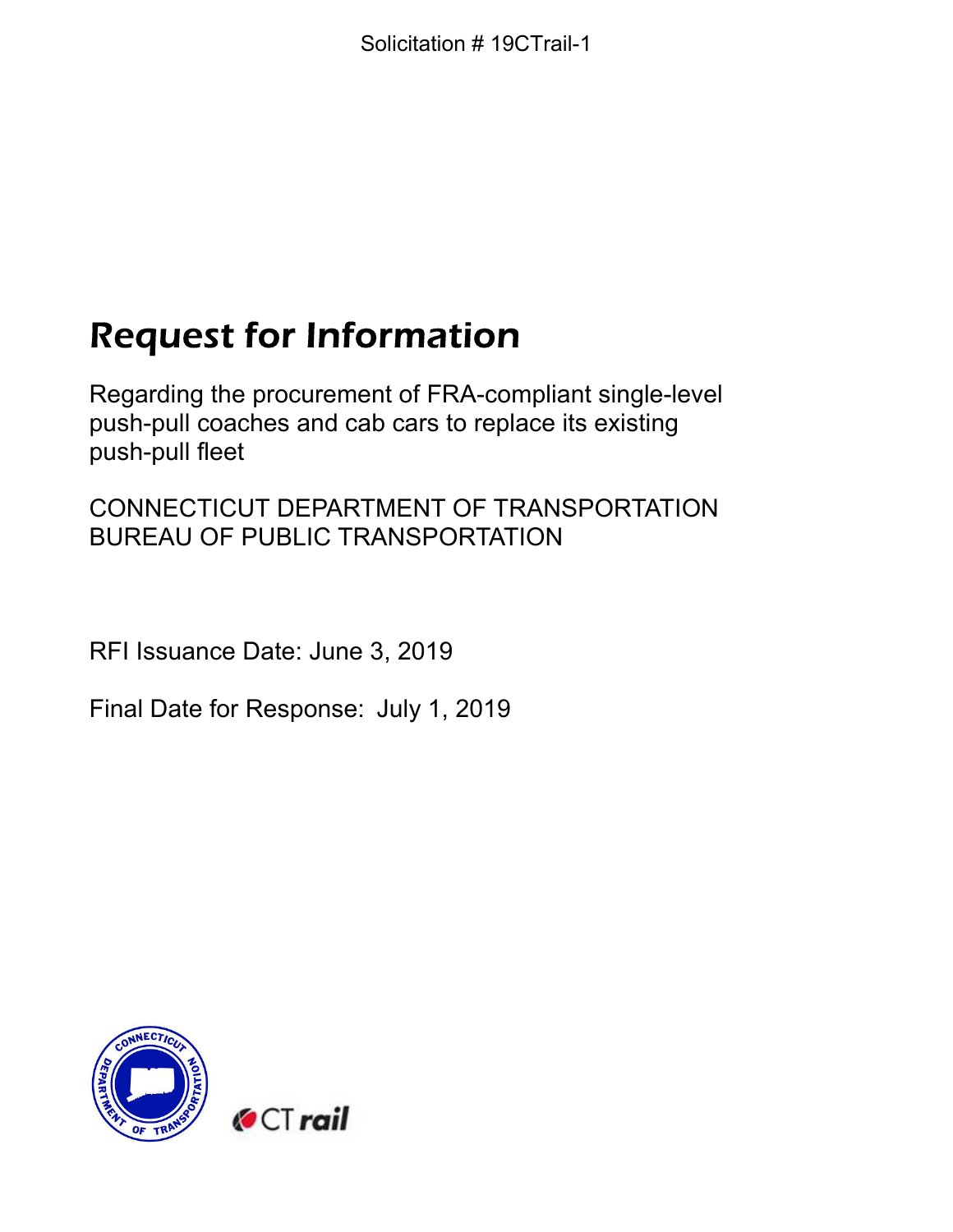

# **Table of Contents**

| 2.             |  |  |  |  |  |
|----------------|--|--|--|--|--|
| 3 <sub>l</sub> |  |  |  |  |  |
| 4.             |  |  |  |  |  |
| 5 <sub>1</sub> |  |  |  |  |  |
| 6.             |  |  |  |  |  |
| 7 <sub>1</sub> |  |  |  |  |  |
|                |  |  |  |  |  |
|                |  |  |  |  |  |
|                |  |  |  |  |  |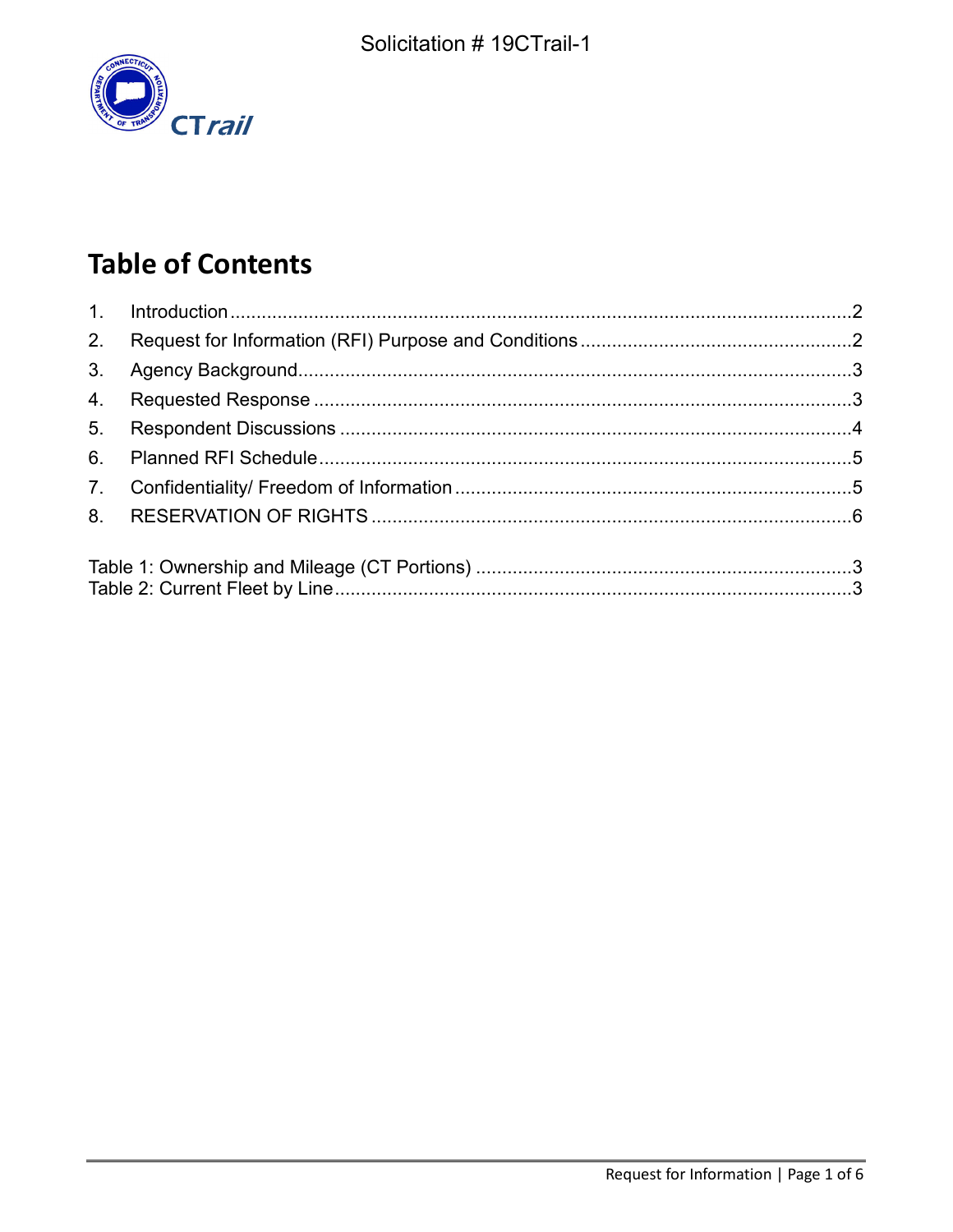

# **1.Introduction**

The Connecticut Department of Transportation (CTDOT) intends to procure 50 to 100 single-level push pull and cab car fleet currently in service on its **CT***rail* service as further described in table 1 below. CTDOT intends to procure rail cars on an expedited timeline to address the popularity of, and demand for, **CT***rail* service. CTDOT plans to release a Request for Proposals (RFP) in late 2019 and award a contract in 2020.

CTDOT will base the RFP vehicle specification on PRIIA Specification No. 305-003, Revision B.1, June 5, 2018, Specification for PRIIA Single-Level Passenger Rail Car, customized to reflect any unique features or variables required by CTDOT, including without limitation those considered in light of feedback received from this RFI.

The successful Proposer, upon contract award, will provide all design, engineering, testing, manufacturing, delivery, warranty, training, spare parts, tools, diagnostics, test equipment and other services necessary.

Timely replacement of the existing Rail Car Fleet is critical to **CT***rail* service provided by CTDOT. Therefore, via this Request for Information (RFI), CTDOT seeks from those in the industry constructive feedback as soon as possible. CTDOT appreciates the value of information that all involved in this industry can provide in response to this RFI and thanks you in advance for your participation.

# **2.Request for Information (RFI) Purpose and Conditions**

The purpose of this RFI is to generate responsive information that may help CTDOT confirm and/or refine assumptions regarding any future RFP issued in connection with this procurement. CTDOT is interested in, and soliciting, comments that will help address the overall customer experience, accessibility and ease of car maintainability.

THIS IS A REQUEST FOR INFORMATION (RFI) ONLY. This RFI is issued solely for information and planning purposes – it does not constitute or represent a commitment to issue a request for qualifications (RFQ), a request for proposals (RFP), or any other solicitation, nor does it constitute the commencement of any other type of procurement process.

CTDOT is not at this time seeking proposals and will not accept any such unsolicited proposals. This RFI does not commit CTDOT to contract for any supply or service whatsoever.

Therefore, those choosing to respond to this RFI will not be deemed "bidders" or "proposers" in any sense. No such respondent will have any preference, special designation, advantage or disadvantage whatsoever in any subsequent procurement process related to the procurement.

All costs associated with responding to this RFI will be solely at the Respondent's expense.

Responding to this RFI is not a required prerequisite in order to does not preclude participation in any future RFP that may be issued by CTDOT

CTDOT reserves the right to amend or cancel this RFI prior to or after the submittal deadline, if it is in the best interests of CTDOT or the State, as determined by CTDOT in its sole discretion.

CTDOT reserves the right to request clarifications in the Responses submitted.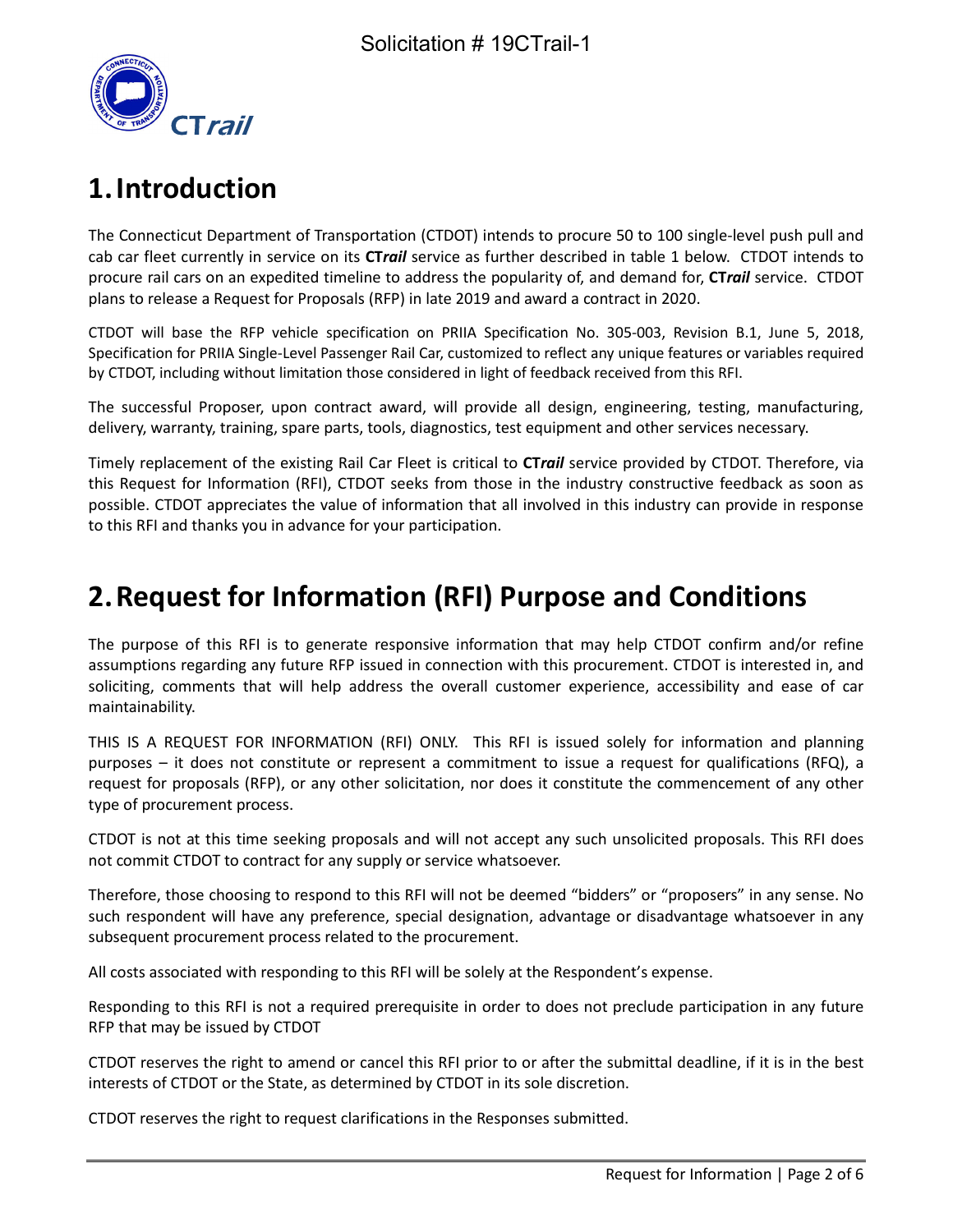

By submitting a Response, the Respondent represents that its Response is not made in connection with any other Respondent submitting a separate Response, and its Response is in all respects fair and has not been subject to collusion or fraud.

# **3.Agency Background**

CTDOT's Fleet procurement will support the operation of the following passenger rail lines in Connecticut:

**CT***rail* Shore Line East services currently operated by the contract with service provider Amtrak serve stations from New London to New Haven, with select trains continuing to Bridgeport and Stamford on the New Haven Line.

**CT***rail* Hartford Line service currently operated by the contracted service provider TransitAmerica Services, Inc./Alternate Concepts, a Joint Venture (TASI/ACI) and serving stations along the New Haven, Hartford and Springfield corridor.

Current CTDOT system information is in the tables below:

| <b>PASSENGER RAIL</b>      | <b>RAIL INFRASTRUCTURE OWNER</b> | <b>SERVICE OPERATOR</b> | <b>ROUTE MILES</b> |
|----------------------------|----------------------------------|-------------------------|--------------------|
| NHL Main & Branch<br>Lines | CTDOT to CT-NY line              | Metro-North Railroad    | 103                |
| Shore Line East            | Amtrak                           | Amtrak                  | 51                 |
| Hartford Line              | Amtrak                           | TASI                    | 62                 |
| Total                      |                                  |                         | 216                |

#### **Table 1: Ownership and Mileage (CT Portions)**

#### **Table 2: Current Fleet by Line**

|                         | <b>OWNED BY CTDOT</b> |                          |                 | <b>OWNED BY</b><br>OTHERS <sup>2</sup> | <b>TOTAL</b> |
|-------------------------|-----------------------|--------------------------|-----------------|----------------------------------------|--------------|
|                         | <b>NHL</b>            | <b>SLE</b>               | Hartford Line   | $\overline{\phantom{0}}$               |              |
| Push/Pull Coaches       | 48                    | 33                       | 16 <sup>3</sup> |                                        | 104          |
| $EMU$ Cars <sup>1</sup> | 274                   | $\overline{\phantom{a}}$ | -               | 131                                    | 405          |
| Diesel Locomotives      | 10                    | 14                       | 4               | $\overline{\phantom{0}}$               | 28           |

1 Operated by MNR on the NHL

2 MNRR/MTA funds the purchase of EMUs for the NHL service

3 Leased by CTDOT

# **4.Requested Response**

Interested parties who wish to respond to this RFI must submit via **e-mail only** to DOT.trains@ct.gov the following information:

Company name, mailing address, number and designated point of contact.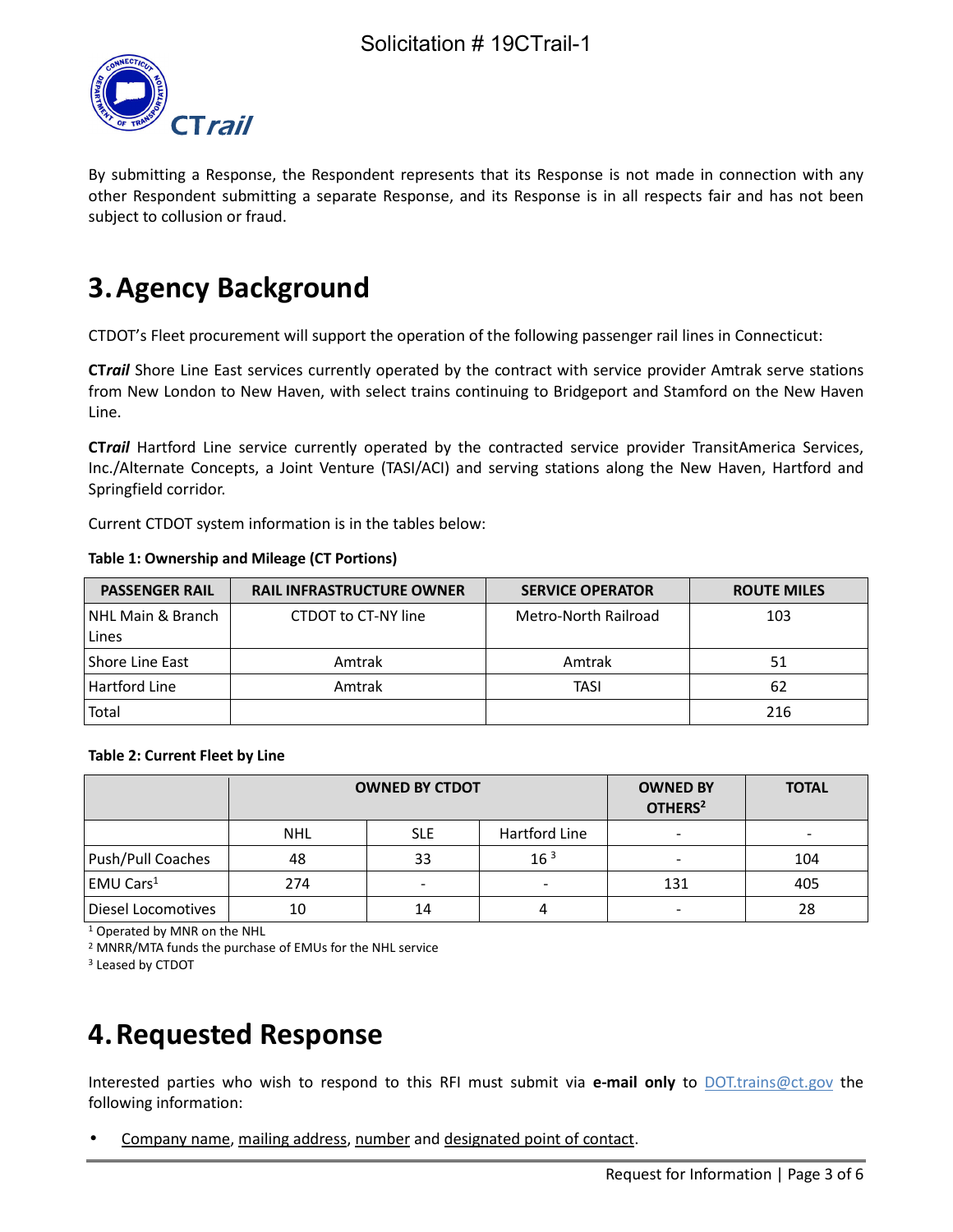

No other information or materials should be included with the e-mail.

CTDOT intends to meet with all interested parties responding to this RFI ("Respondents") in order to obtain feedback on the upcoming procurement and PRIIA specification and discuss questions and/or concerns that Respondents may have. Respondents may present materials at the time of the meeting, subject to all terms and conditions of this RFI.

### **5.Respondent Discussions**

To ensure that the specifications reflect the latest available technological advances and the contract conditions do not unduly restrict competition, CTDOT is requesting that issues that may be of concern to the industry be addressed to CTDOT during this RFI process.

To ensure a timely process and a successful competitive procurement, it is the intent of CTDOT to meet, in a one-on-one setting, with interested rail vehicle manufacturers. The purpose is to address as many questions and concerns as possible during the development of the specifications and related procurement documents and prior to the release of any RFP document. CTDOT expects that responding rail vehicle manufacturers will also represent the concerns of the subcontractors and product vendors generally used in the manufacture of their vehicle.

At a minimum, respondents should be prepared to discuss issues related to the following:

- Project risk,
- Market related issues,
- Schedule/delivery related issues,
- Available new technologies, advantages/disadvantages,
- Ideas/products that improve customer experience, accessibility and ease of maintenance,
- Major areas of concern based on prior RFP experience including, but not limited to, contractual and technical concerns,
- Issues that have slowed the procurement/award process based on prior experience, and
- Recommendations to expedite the anticipated procurement process.

Please be advised that all information provided will be for the sole use by CTDOT for the purpose of planning future procurement actions related to the purchase of the rail cars identified above. CTDOT will not publicly disclose any information relating to the respondent or any information obtained in response to this RFI or subsequent discussions. However, CTDOT will have the right to use any information obtained through the RFI process in whole or part as it sees fit.

Information received from respondents during discussions will be not be shared with other respondents. To the extent possible, CTDOT will use its best efforts to ensure that information received during discussions will not favor one respondent over another or influence the overall competitive nature of the procurement.

This RFI does not commit CTDOT to any specific form of procurement. The responses will be used to inform CTDOT's decision on how to best proceed with the procurement.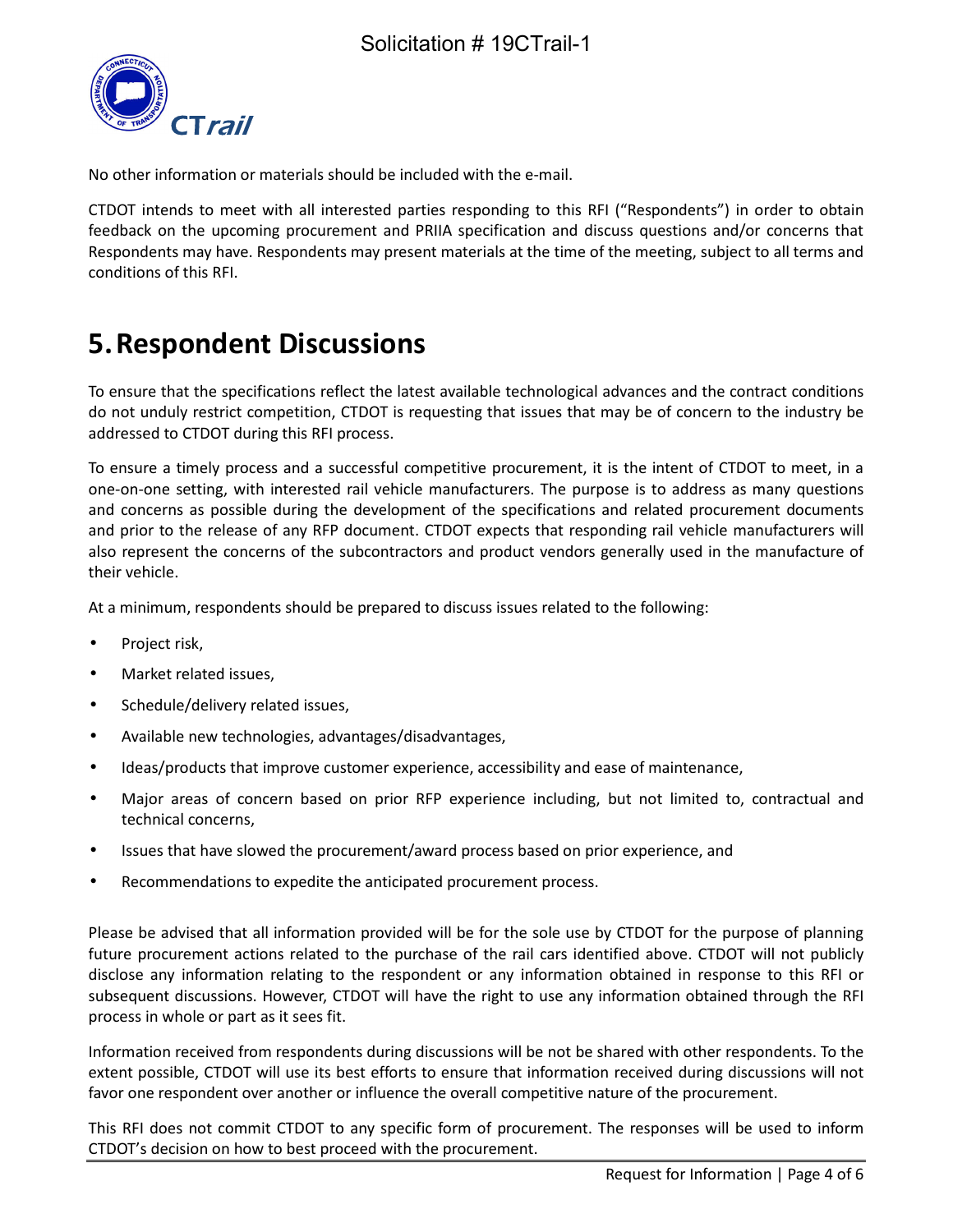

# **6.Planned RFI Schedule**

It is anticipated that meetings will be scheduled during the second half of July 2019 and that the number of respondent attendees will be limited to no more than four (4). The number of CTDOT attendees will be approximately fifteen (15).

# **7.Confidentiality/ Freedom of Information**

As described below, the Commissioner of CTDOT may withhold from disclosure any information until the completion of the procurement process. However, upon receipt by CTDOT, any information provided is considered a public record or file, subject to the Freedom of Information Act ("FOIA"). Accordingly, each respondent shall identify any and all information that it considers to be confidential as proprietary or trade secret. Those particular sentences, paragraphs, pages or sections that the respondent believes to be proprietary or trade secret shall be specifically and clearly identified as such. Each respondent seeking to claim an exemption for a trade secret or proprietary information must provide a convincing explanation and rationale consistent with the law sufficient to justify treating the identified information as proprietary or trade secret under § 1-210(b) of the Connecticut General Statutes, including the representation that such information is not already in the public domain. The rationale and explanation shall be stated in terms of the prospective harm to the competitive position of the respondent that would result if the identified material were to be released and set forth the reasons it believes the material is legally exempt from release pursuant to FOIA. If the respondent indicates that certain documentation is submitted in confidence, by specifically and clearly marking said documentation as CONFIDENTIAL, CTDOT will first review such claims to make sure they are consistent with FOIA (that is, the documentation is actually a trade secret or commercial or financial information and not required by statute), and if so, will endeavor to keep said information confidential to the extent permitted by law. See, e.g., Section 1- 210(b)(5) (A-B). The final administrative authority deciding whether to release or exempt any or all material so identified rests solely with CTDOT; subject to adjudication by the Freedom of Information Commission (FOIC) should the respondent's claim of proprietary or trade secret information be challenged. CTDOT, however, has no obligation to initiate, prosecute or defend any legal proceeding or to seek a protective order or other similar relief to prevent disclosure of any information that is sought pursuant to a FOIA request. Should CTDOT withhold such documentation from a FOIA requester and a complaint be brought to the FOIC, the respondent shall have the burden of cooperating with CTDOT in defense of that action and in terms of establishing the availability of any FOIA exemption in any proceeding where it is an issue. In no event shall CTDOT or the State of Connecticut (State) have any liability for the disclosure of any documents or information in its possession which the State or CTDOT believes are required to be disclosed pursuant to FOIA or other requirements of law.

By submitting a Response, each Responder agrees that the State may reveal any trade secret materials contained in such information Response to all staff and officials involved in the selection process, and to any outside consultants, legal counsel or other third parties included in meetings, discussions or interviews with the Responder. Each such individual who receives such information will be required to sign a confidentiality form. Furthermore, each Responder agrees to indemnify and hold harmless the State and each of its officers, employees, consultants, counsel and agents from all costs, damages and expenses incurred in connection with CTDOT refusing to disclose any material which the Responder has designated as a trade secret or proprietary. Any respondent that designates its entire proposal as a trade secret or proprietary may be disqualified by the CTDOT, in its sole discretion.